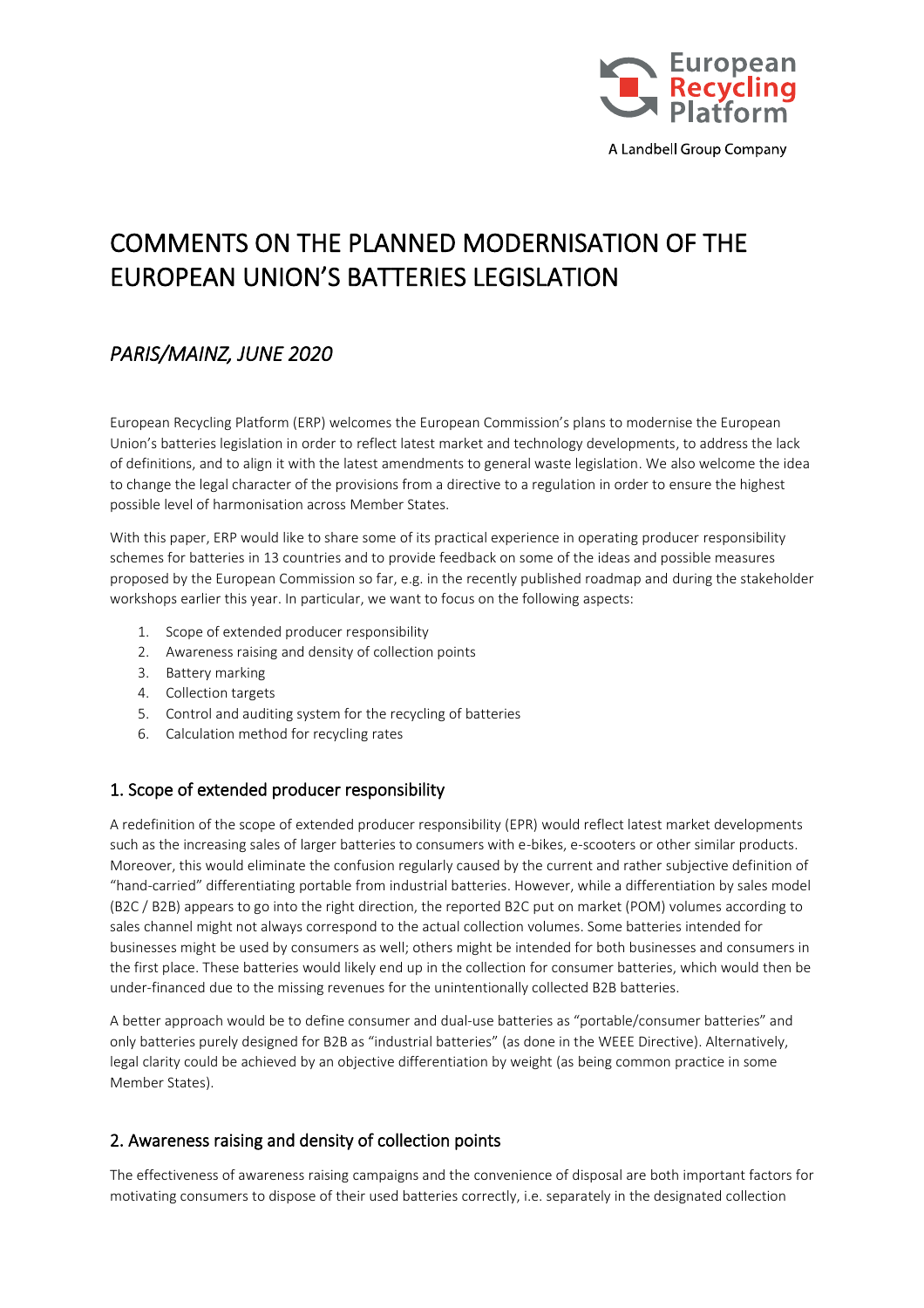points. Member States that have invested in awareness raising campaigns have witnessed higher return rates and better citizen engagement. On the other hand, it is proven that when the costs of such campaigns are to be borne by producers there can be quite an impact on the product's unit costs.

The envisioned budget of 0,50 euros per inhabitant would result in very expensive campaigns, especially in populous countries like Germany, where the total budget would amount to over 40 million euros per year, or Italy (30 million euros per year), corresponding to an increase of several thousand percent compared to the status quo (e.g. 0,5 million euros in Italy). These figures seem unreasonably high, particularly given that compliance costs are already a major concern for producers in some Member States, with some considering not serving these markets any longer due to the low margins.

Also, a fixed budget itself does not guarantee success as it could easily be spent for simply expensive but not necessarily effective campaigns. For example, research shows that expensive TV or newspaper campaigns show no impact with the younger generation consuming other media than those. Always, the most effective channels in a country should be considered. Moreover, it shall be defined who is monitoring the campaigns.

Although ERP supports the idea of increasing the budget for public awareness campaigns and defining targets, we would like to stress the importance of keeping these targets within reasonable limits and taking into account the different circumstances and actual needs in the Member States (e.g. different collection rates and infrastructure, differences in culture, demography as well as the media landscape etc.) Those shall then also involve local stakeholders such as consumer organizations and schemes defining budgets and communication channels.

The same argumentation applies to the idea of defining minimum values for the density of collection points. Instead of simply increasing density it is way more important to oblige those parties to collect at points that are frequently visited by consumers, such as retailers selling batteries, municipal collection points etc.

## 3. Battery marking

ERP appreciates the potential benefit of colour codes for improving identification and sorting of the different types of chemistries. However, in order for these codes to be effective they would have to be internationally aligned and accepted. Further, the colour scheme would need to be adapted quite often in order to keep pace with the development of different battery chemistries. One also has to bear in mind that it takes many years before the marked batteries actually go into sorting and that only a share of marked batteries of 80% or higher would create reliable conditions in treatment.

## 4. Collection targets

ERP believes that increasing the collection target for portable batteries to 65% within 10 years as likely proposed (assessing 55%, 65% and 75%) is not realistic.

Rationale:

- The majority of Member States do not even reach the current 45% target;
- In order to achieve a collection rate of 65% Member States would need to reduce about 70% of the losses resulting from incorrect disposal of the batteries to municipal waste and about 25% of the losses resulting from the export of electronic waste. While awareness raising campaigns may be a possible means to reduce incorrect disposal, reducing exports is far more difficult even if all exporting parties would be required to compile a corresponding report.
- The potential significant consequences of unachievable EU targets in member states that currently make the target achievement a prerequisite for a PRO's permit. This is not only risky for the PROs themselves but if consequently applied also for the stability of the overall EPR scheme in those countries.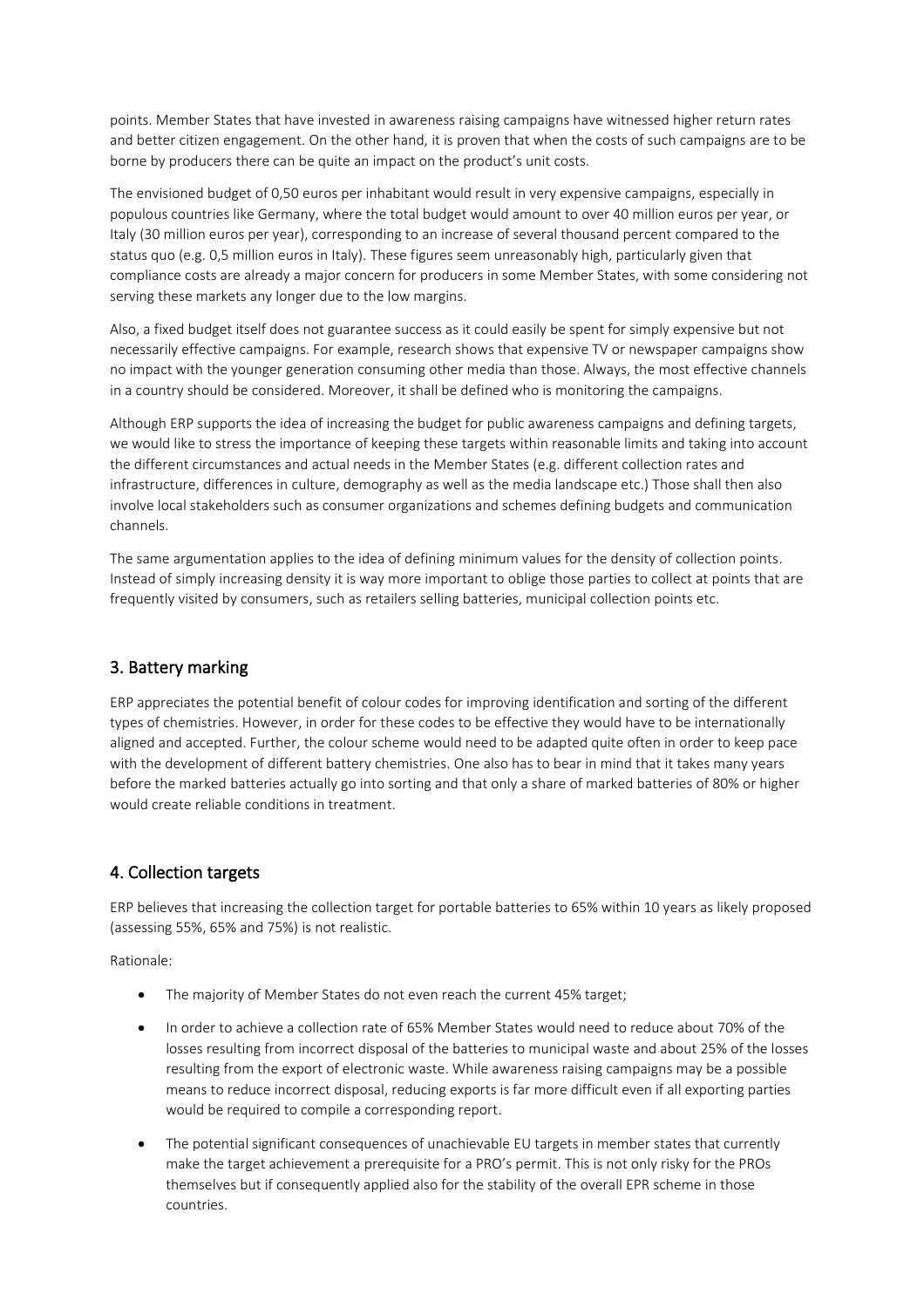- The collection rate still heavily depends on consumer behaviour, on which producers and producer responsibility organisations (PROs) like ERP have only limited influence.
- In general, targets based on POM volumes (even as an average over three or more years) are too simplistic since different batteries and chemistries have different life-times. As consumers buy more and more mobile electronic equipment which is typically powered by rechargeable batteries such as lithium-based or NiMH batteries, the POM volume will continue to increase. At the same time, the significantly longer lifetime of those batteries will cause the collection volume to increase at a much slower rate, making it almost impossible to maintain even the current collection rate of about 45%.

#### ERP believes that:

- "batteries available for collection" would be a far better calculation base for targets than POM, even if the corresponding volumes are difficult to determine.
- Monitoring of the collection rates for different battery chemistries should be implemented. The monitoring would:
	- o Generate transparency on the availability for collection of different battery types for future target planning as well as on the performance of PROs for a level playing field;
	- o Fit well with the idea having chemistry specific recycling efficiency targets; and
	- o Create an EU-harmonized base for a battery eco-modulation based on chemistries considering their different risks as well as associated handling and treatment costs.
- It would, also be reasonable to implement separate collection targets for primary (non-rechargeable) and secondary (rechargeable) batteries considering their different lifetimes and thus the different collection rates being possible for the two categories (e.g. today's collection levels for lithium-based batteries are about 10%). Within each of these the approach could be similar to the UK system on WEEE where: categories 2-10 have individual targets (and thus anticipated return rates) while evidence from any of these categories can be used for compliance for any other.

## 5. Control and auditing system for the recycling of batteries

ERP appreciates the idea of implementing an EU-wide auditing system based on harmonized standards. This will not only ensure environmentally sound treatment, but also create a level playing field among recyclers contributing to a true internal market.

## 6. Calculation method for recycling rates

ERP welcomes the proposed new calculation methods and the plan to define new criteria for when slags should be accounted for recycling. This would create a level playing field among recyclers and, consequently, among PROs.